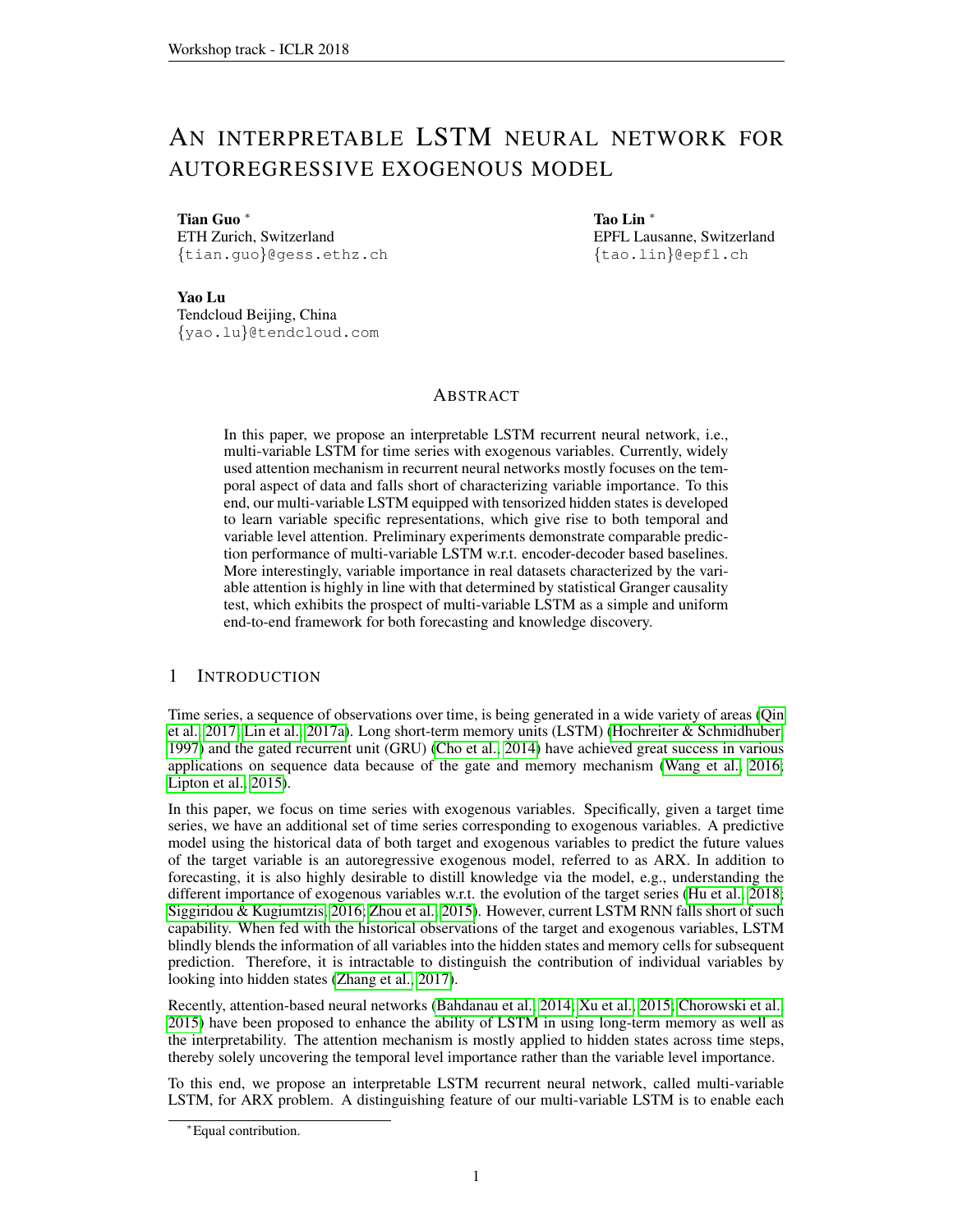neuron of the recurrent layer to encode information exclusively from a certain variable. As a result, from the overall hidden states of the recurrent layer, we derive variable specific hidden representations over time steps, which can be flexibly used for forecasting and temporal-variable level attentions.

# 2 RELATED WORK

The success of attention mechanism proposed in [\(Bahdanau et al., 2014\)](#page-3-5) has motivated a wide use of attention in image processing [\(Ba et al., 2014;](#page-3-7) [Mnih et al., 2014;](#page-4-6) [Gregor et al., 2015;](#page-3-8) [Xu et al., 2015\)](#page-4-5), natural language processing [\(Hermann et al., 2015;](#page-3-9) [Rush et al., 2015;](#page-4-7) [Lin et al., 2017b\)](#page-3-10) and speech recognition [\(Chorowski et al., 2015\)](#page-3-6). However, traditional attention mechanism is normally applied to hidden states across time steps, thereby failing to reveal variable level attention. Only some very recent studies [\(Choi et al., 2016;](#page-3-11) [Qin et al., 2017\)](#page-4-0) attempted to develop attention mechanism to handle multi-variable sequence data. Both of them build on top of encoder-decoder architecture, and make the prediction using pre-weighted input obtained from the encoder or an additional RNN. Our MV-LSTM is a simple one recurrent layer architecture enabling variable specific representations.

# 3 MULTI-VARIABLE LSTM

In this section, we present the proposed multi-variable LSTM referred to as MV-LSTM in detail.

Assume we have  $N - 1$  exogenous time series and target series y of length T, where y =  $(y_1, \dots, y_T)$  $(y_1, \dots, y_T)$  $(y_1, \dots, y_T)$  and  $y \in \mathbb{R}^{T}$ . By stacking exogenous time series and target series, we define the multi-variable input of MV-LSTM at each time step as  $X = (x_1, \ldots, x_T)$ , where  $x_t =$  $(x_{t,1},\ldots,x_{t,N-1},y_t) \in \mathbb{R}^N$  and  $x_{t,n} \in \mathbb{R}$  is the observation of n-th exogenous time series at time  $t$ . Given  $X$ , we aim to learn a non-linear mapping to the one-step ahead value of the target series, namely  $\hat{y}_{T+1} = \mathcal{F}(\mathbf{X})$ , where  $\mathcal{F}(\cdot)$  represents the MV-LSTM neural network we present below.

Inspired by [\(He et al., 2017\)](#page-3-12), our MV-LSTM has tensorized hidden states and the update scheme ensures that each element of the hidden state tensor encapsulates information exclusively from a certain variable of the input.

Specifically, we define the hidden state and memory cell for t-th time step of MV-LSTM as  $\mathbf{h}_t \in \mathbb{R}^M$ and  $\mathbf{c}_t \in \mathbb{R}^M$ , where M is the size of recurrent layer.  $\mathbf{h}_t$  is tensorized as  $\mathcal{H}_t = [\mathbf{h}_t^1, \dots, \mathbf{h}_t^N]^\top$ , where  $\mathcal{H}_t \in \mathbb{R}^{N \times d}$ ,  $\mathbf{h}_t^n \in \mathbb{R}^d$  and  $N \cdot d = M$ . The element  $\mathbf{h}_t^n$  of tensor  $\mathcal{H}_t$  is a variable specific representation corresponding to  $n$ -th input dimension. We further define the input-to-hidden transition tensor as  $W_x = [\mathbf{W}_x^1, \dots, \mathbf{W}_x^N]^\top$ , where  $W_x \in \mathbb{R}^{N \times d}$  and  $\mathbf{W}_x^n \in \mathbb{R}^d$ . The hidden-to-hidden transition tensor is defined as:  $W_h = [\mathbf{W}_h^1, \dots, \mathbf{W}_h^N]^\top$ , where  $W_h \in \mathbb{R}^{N \times d \times d}$  and  $\mathbf{W}_h^n \in \mathbb{R}^{d \times d}$ .

Given the new incoming input  $x_t$  and the hidden state  $h_{t-1}$  up to  $t-1$ , we formulate the iterative update process by using  $\mathcal{W}_x$  and  $\mathcal{W}_h$  as:

$$
\mathbf{j}_t = \tanh(\mathcal{H}_{t-1} * \mathcal{W}_h + \mathbf{x}_t * \mathcal{W}_x + \mathbf{b}_j) = \tanh\left(\begin{bmatrix} (\mathbf{W}_h^1 \mathbf{h}_{t-1}^1)^\top \\ \vdots \\ (\mathbf{W}_h^N \mathbf{h}_{t-1}^N)^\top \end{bmatrix} + \begin{bmatrix} (\mathbf{W}_x^1 x_{t,1})^\top \\ \vdots \\ (\mathbf{W}_x^N x_{t,N})^\top \end{bmatrix} + \mathbf{b}_j\right)
$$

where  $*$  represents the element-wise multiplication operation on tensor elements.  $\mathcal{H}_{t-1} * \mathcal{W}_h \in \mathbb{R}^{N \times d}$  is the concatenation of N product results of hidden tensor element  $\mathbf{h}_t^n$  and the corresponding transition matrix  $\mathbf{W}_h^n$ . Likewise,  $\mathbf{x}_t * \mathcal{W}_x \in \mathbb{R}^{N \times d}$ , and represents how the current input  $\mathbf{x}_t$  update the hidden state.

 $j_t$  is an  $N \times d$  dimensional tensor, and each d-dimensional element corresponds to one input variable, encoding the information exclusively from the variable specific hidden state and the input variable.

The input, forget and output gates in MV-LSTM are updated by using all input dimensions of  $x_t$ , so as to utilize the cross-correlation between multi-variable time series. In particular,  $[\mathbf{i}_t, \mathbf{f}_t, \mathbf{o}_t]^\top =$  $\sigma(W[x_t, h_{t-1}] + b)$ . The updated memory cell and hidden states are obtained from  $c_t = f_t \odot c_t + c_t$  $\mathbf{i}_t \odot \mathbf{j}_t$ , where  $\mathbf{j}_t \in \mathbb{R}^M$  is the flattened vector of  $\mathbf{j}_t$ . Then,  $\mathbf{h}_t = \mathbf{o}_t \odot \tanh(\mathbf{c}_t)$ .

<span id="page-1-0"></span><sup>&</sup>lt;sup>1</sup> Vectors are assumed to be in column form throughout this paper.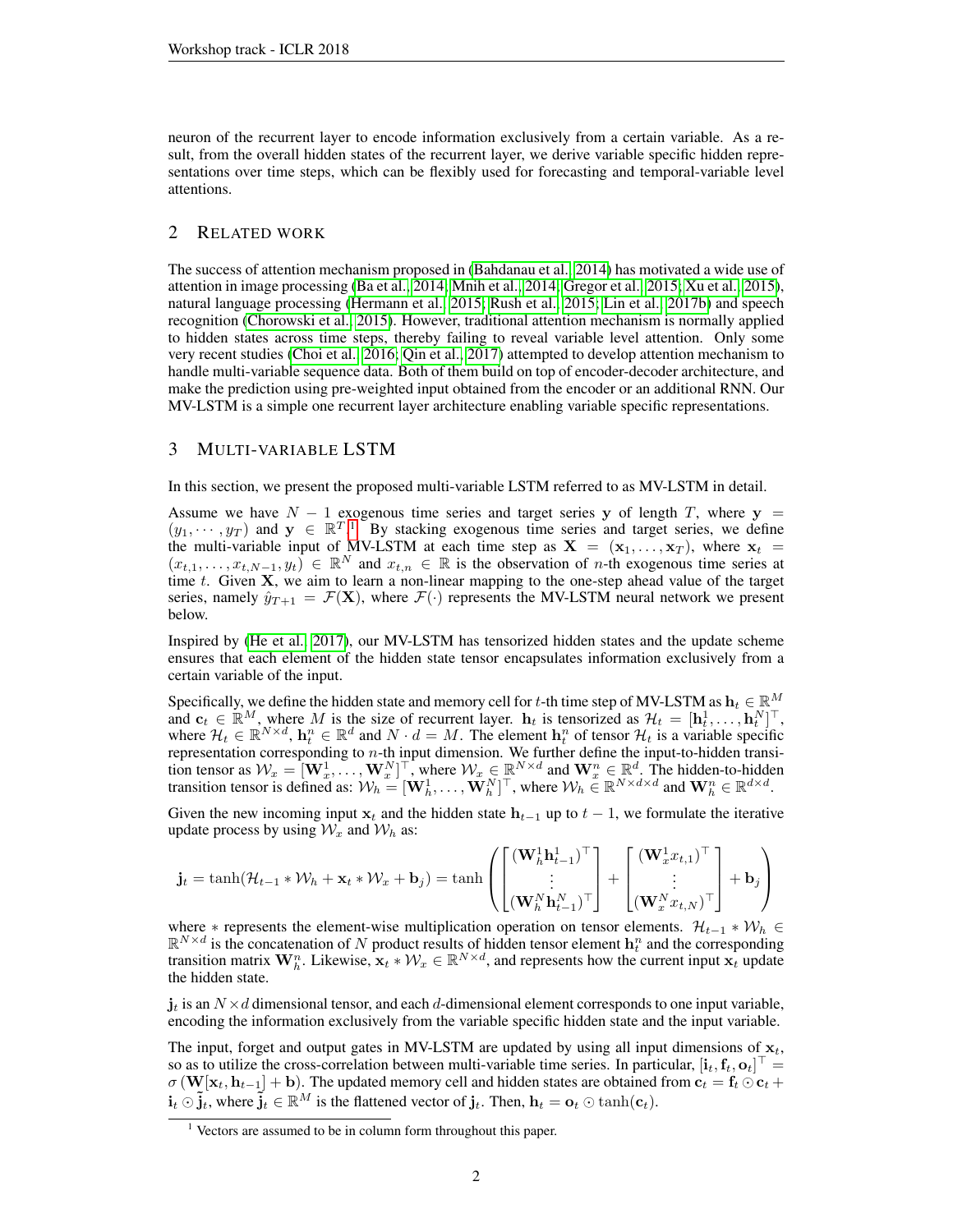After feeding  $x_T$  into MV-LSTM, we obtain the hidden representation  $h_T^n$  w.r.t. each variable, which can be combined with the attention mechanism to predict  $y_{T+1}$  as well as interpreting variable importance. Concretely, the attention process is as:  $e^n = \tanh(\mathbf{W}_e \mathbf{h}_T^n + b_e)$  and  $\alpha^n = \frac{exp(e^n - e)}{\sum_{i=1}^N e^{ix_i}}$ P  $\frac{exp(e^n)}{\sum\limits_{k=1}^{N}exp(e^k)}$ . Then, the prediction is derived as:  $\hat{y}_{T+1} = \sum_{n=1}^{N} \alpha^n (\mathbf{W_n h}_n^T + b_n)$ . Note that MV-LSTM is able to apply temporal attention with ease. In the present work, we focus on evaluating variable attention.

# 4 EXPERIMENTS

In this part, we report some preliminary results to demonstrate the prediction performance of MV-LSTM as well as the variable importance interpretation. Please refer to the appendix section for more results about MAE errors and variable attention interpretation.

We use two real datasets. **PM2.5:** It contains hourly PM2.5 data and the associated meteorological data in Beijing of China. PM2.5 measurement is the target series. The exogenous time series include dew point, temperature, pressure, combined wind direction, cumulated wind speed, hours of snow, and hours of rain. **ENERGY:** It collects the appliance energy use in a low energy building. The target series is the energy data logged every 10 minutes. Exogenous time series consist of 14 variables, e.g., house inside temperature conditions and outside weather information including temperature, wind speed, humanity and dew point from the nearest weather station.

Baselines include ensemble methods on time series, i.e., random forests (RF) [\(Liaw et al., 2002;](#page-3-13) [Meek et al., 2002\)](#page-4-8) and extreme gradient boosting (XGT) [\(Chen & Guestrin, 2016;](#page-3-14) [Friedman, 2001\)](#page-3-15), and state-of-the-art attention based recurrent neural networks on multi-variable sequence data, referred to as DUAL [\(Qin et al., 2017\)](#page-4-0) and RETAIN [\(Choi et al., 2016\)](#page-3-11).

<span id="page-2-0"></span>In the first group of experiments, we report the prediction performance of all approaches in Table [1.](#page-2-0)

| <b>Dataset</b>    | RF              | XGT                                 | <b>DUAL</b>                                                 | <b>RETAIN</b>                       | <b>MV-LSTM</b> |
|-------------------|-----------------|-------------------------------------|-------------------------------------------------------------|-------------------------------------|----------------|
| PM <sub>2.5</sub> | $0.573 + 0.003$ | $0.370 \pm 0.002$                   | $1.0.355 \pm 0.002$   $1.112 \pm 0.017$   $0.340 \pm 0.001$ |                                     |                |
| <b>ENERGY</b>     | $0.494 + 0.004$ | $0.360 \pm 0.003 + 0.372 \pm 0.006$ |                                                             | $0.669 \pm 0.006$ $0.361 \pm 0.001$ |                |

#### Table 1: Test errors (RMSE)

Next, we analyze the variable level attention obtained in MV-LSTM on PM2.5 dataset. Specifically, in testing phase MV-LSTM outputs variable attention values specific for each testing instance, and thus for each variable we can estimate an empirical distribution of the corresponding attention value. Figure [1](#page-2-1) shows the histograms of the attention values on top four variables, which are ranked by the empirical mean of their attention values. For comparison, variables identified by Granger causality test [\(Arnold et al., 2007\)](#page-3-16) w.r.t. the target variable are shown with a colored background.

<span id="page-2-1"></span>

Figure 1: Top four variables ranked by empirical mean of attention values in MV-LSTM on PM2.5 dataset. Variable names with colored background indicates the identification by Granger-causality as well.

We observe in Figure [1](#page-2-1) that three variables (i.e., Dew point, pressure, and temperature) identified by Granger causality test are also top ranked by the variable attention of MV-LSTM. As pointed out by [\(Liang et al., 2015\)](#page-3-17), dew point and pressure are usually affected by the arrival of the northerly wind, which brings in drier and fresher air. This is exactly in line with the observation in the rank of such three variables by MV-LSTM. On the contrary, DUAL fails to reveal meaningful variable importance, as is shown in the appendix section.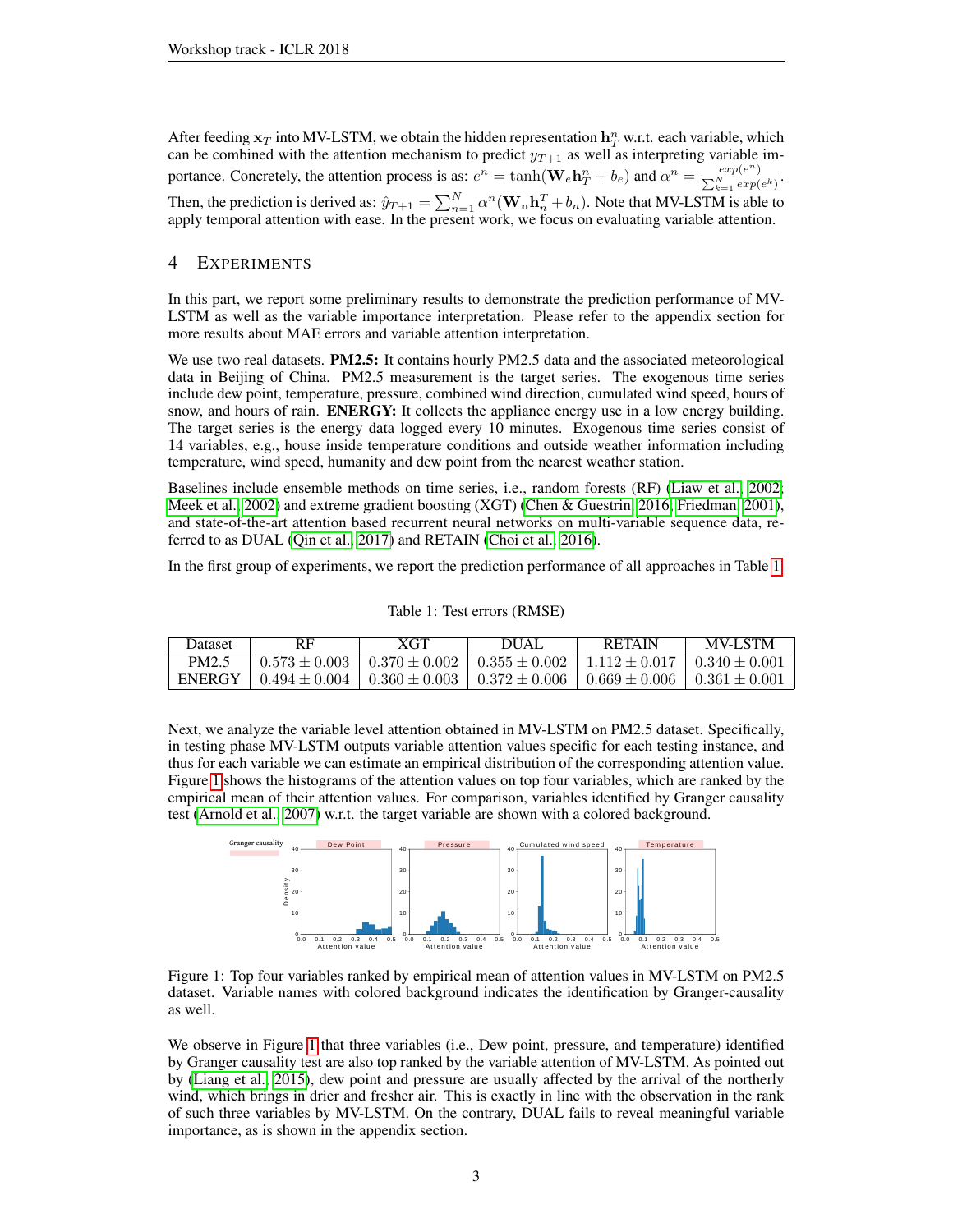#### **REFERENCES**

- <span id="page-3-16"></span>Andrew Arnold, Yan Liu, and Naoki Abe. Temporal causal modeling with graphical granger methods. In *Proceedings of the 13th ACM SIGKDD international conference on Knowledge discovery and data mining*, pp. 66–75. ACM, 2007.
- <span id="page-3-7"></span>Jimmy Ba, Volodymyr Mnih, and Koray Kavukcuoglu. Multiple object recognition with visual attention. *arXiv preprint arXiv:1412.7755*, 2014.
- <span id="page-3-5"></span>Dzmitry Bahdanau, Kyunghyun Cho, and Yoshua Bengio. Neural machine translation by jointly learning to align and translate. *arXiv preprint arXiv:1409.0473*, 2014.
- <span id="page-3-14"></span>Tianqi Chen and Carlos Guestrin. Xgboost: A scalable tree boosting system. In *SIGKDD*, pp. 785–794. ACM, 2016.
- <span id="page-3-2"></span>Kyunghyun Cho, Bart Van Merrienboer, Dzmitry Bahdanau, and Yoshua Bengio. On the properties ¨ of neural machine translation: Encoder-decoder approaches. *arXiv preprint arXiv:1409.1259*, 2014.
- <span id="page-3-11"></span>Edward Choi, Mohammad Taha Bahadori, Jimeng Sun, Joshua Kulas, Andy Schuetz, and Walter Stewart. Retain: An interpretable predictive model for healthcare using reverse time attention mechanism. In *Advances in Neural Information Processing Systems*, pp. 3504–3512, 2016.
- <span id="page-3-6"></span>Jan K Chorowski, Dzmitry Bahdanau, Dmitriy Serdyuk, Kyunghyun Cho, and Yoshua Bengio. Attention-based models for speech recognition. In *Advances in neural information processing systems*, pp. 577–585, 2015.
- <span id="page-3-15"></span>Jerome H Friedman. Greedy function approximation: a gradient boosting machine. *Annals of statistics*, pp. 1189–1232, 2001.
- <span id="page-3-8"></span>Karol Gregor, Ivo Danihelka, Alex Graves, Danilo Jimenez Rezende, and Daan Wierstra. Draw: A recurrent neural network for image generation. *arXiv preprint arXiv:1502.04623*, 2015.
- <span id="page-3-12"></span>Zhen He, Shaobing Gao, Liang Xiao, Daxue Liu, Hangen He, and David Barber. Wider and deeper, cheaper and faster: Tensorized lstms for sequence learning. In *Advances in Neural Information Processing Systems*, pp. 1–11, 2017.
- <span id="page-3-9"></span>Karl Moritz Hermann, Tomas Kocisky, Edward Grefenstette, Lasse Espeholt, Will Kay, Mustafa Suleyman, and Phil Blunsom. Teaching machines to read and comprehend. In *Advances in Neural Information Processing Systems*, pp. 1693–1701, 2015.
- <span id="page-3-1"></span>Sepp Hochreiter and Jürgen Schmidhuber. Long short-term memory. *Neural computation*, 9(8): 1735–1780, 1997.
- <span id="page-3-4"></span>Ziniu Hu, Weiqing Liu, Jiang Bian, Xuanzhe Liu, and Tie-Yan Liu. Listening to chaotic whispers: A deep learning framework for news-oriented stock trend prediction. In *Proceedings of the Eleventh ACM International Conference on Web Search and Data Mining*, pp. 261–269. ACM, 2018.
- <span id="page-3-17"></span>Xuan Liang, Tao Zou, Bin Guo, Shuo Li, Haozhe Zhang, Shuyi Zhang, Hui Huang, and Song Xi Chen. Assessing beijing's pm2. 5 pollution: severity, weather impact, apec and winter heating. In *Proc. R. Soc. A*, volume 471, pp. 20150257. The Royal Society, 2015.
- <span id="page-3-13"></span>Andy Liaw, Matthew Wiener, et al. Classification and regression by randomforest. *R news*, 2(3): 18–22, 2002.
- <span id="page-3-0"></span>Tao Lin, Tian Guo, and Karl Aberer. Hybrid neural networks for learning the trend in time series. In *Proceedings of the Twenty-Sixth International Joint Conference on Artificial Intelligence, IJCAI-17*, pp. 2273–2279, 2017a.
- <span id="page-3-10"></span>Zhouhan Lin, Minwei Feng, Cicero Nogueira dos Santos, Mo Yu, Bing Xiang, Bowen Zhou, and Yoshua Bengio. A structured self-attentive sentence embedding. *arXiv preprint arXiv:1703.03130*, 2017b.
- <span id="page-3-3"></span>Zachary C Lipton, David C Kale, Charles Elkan, and Randall Wetzell. Learning to diagnose with lstm recurrent neural networks. *arXiv preprint arXiv:1511.03677*, 2015.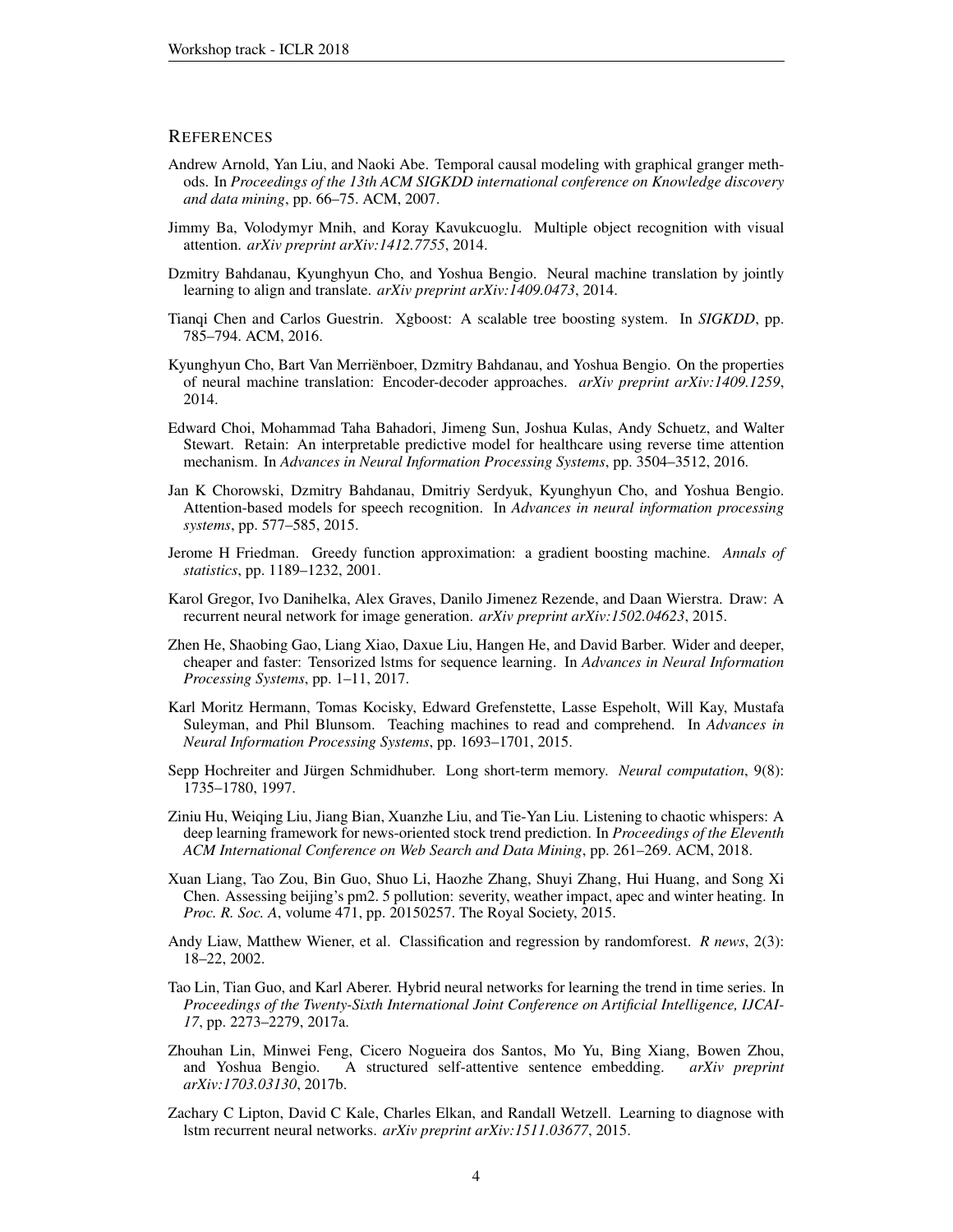- <span id="page-4-8"></span>Christopher Meek, David Maxwell Chickering, and David Heckerman. Autoregressive tree models for time-series analysis. In *SDM*, pp. 229–244. SIAM, 2002.
- <span id="page-4-6"></span>Volodymyr Mnih, Nicolas Heess, Alex Graves, et al. Recurrent models of visual attention. In *Advances in neural information processing systems*, pp. 2204–2212, 2014.
- <span id="page-4-0"></span>Yao Qin, Dongjin Song, Haifeng Cheng, Wei Cheng, Guofei Jiang, and Garrison Cottrell. A dual-stage attention-based recurrent neural network for time series prediction. *arXiv preprint arXiv:1704.02971*, 2017.
- <span id="page-4-7"></span>Alexander M Rush, Sumit Chopra, and Jason Weston. A neural attention model for abstractive sentence summarization. *arXiv preprint arXiv:1509.00685*, 2015.
- <span id="page-4-2"></span>Elsa Siggiridou and Dimitris Kugiumtzis. Granger causality in multivariate time series using a timeordered restricted vector autoregressive model. *IEEE Transactions on Signal Processing*, 64(7): 1759–1773, 2016.
- <span id="page-4-1"></span>Linlin Wang, Zhu Cao, Yu Xia, and Gerard de Melo. Morphological segmentation with window lstm neural networks. In *AAAI*, 2016.
- <span id="page-4-5"></span>Kelvin Xu, Jimmy Ba, Ryan Kiros, Kyunghyun Cho, Aaron Courville, Ruslan Salakhudinov, Rich Zemel, and Yoshua Bengio. Show, attend and tell: Neural image caption generation with visual attention. In *International Conference on Machine Learning*, pp. 2048–2057, 2015.
- <span id="page-4-4"></span>Liheng Zhang, Charu Aggarwal, and Guo-Jun Qi. Stock price prediction via discovering multifrequency trading patterns. In *Proceedings of the 23rd ACM SIGKDD International Conference on Knowledge Discovery and Data Mining*, pp. 2141–2149. ACM, 2017.
- <span id="page-4-3"></span>Xiabing Zhou, Wenhao Huang, Ni Zhang, Weisong Hu, Sizhen Du, Guojie Song, and Kunqing Xie. Probabilistic dynamic causal model for temporal data. In *Neural Networks (IJCNN), 2015 International Joint Conference on*, pp. 1–8. IEEE, 2015.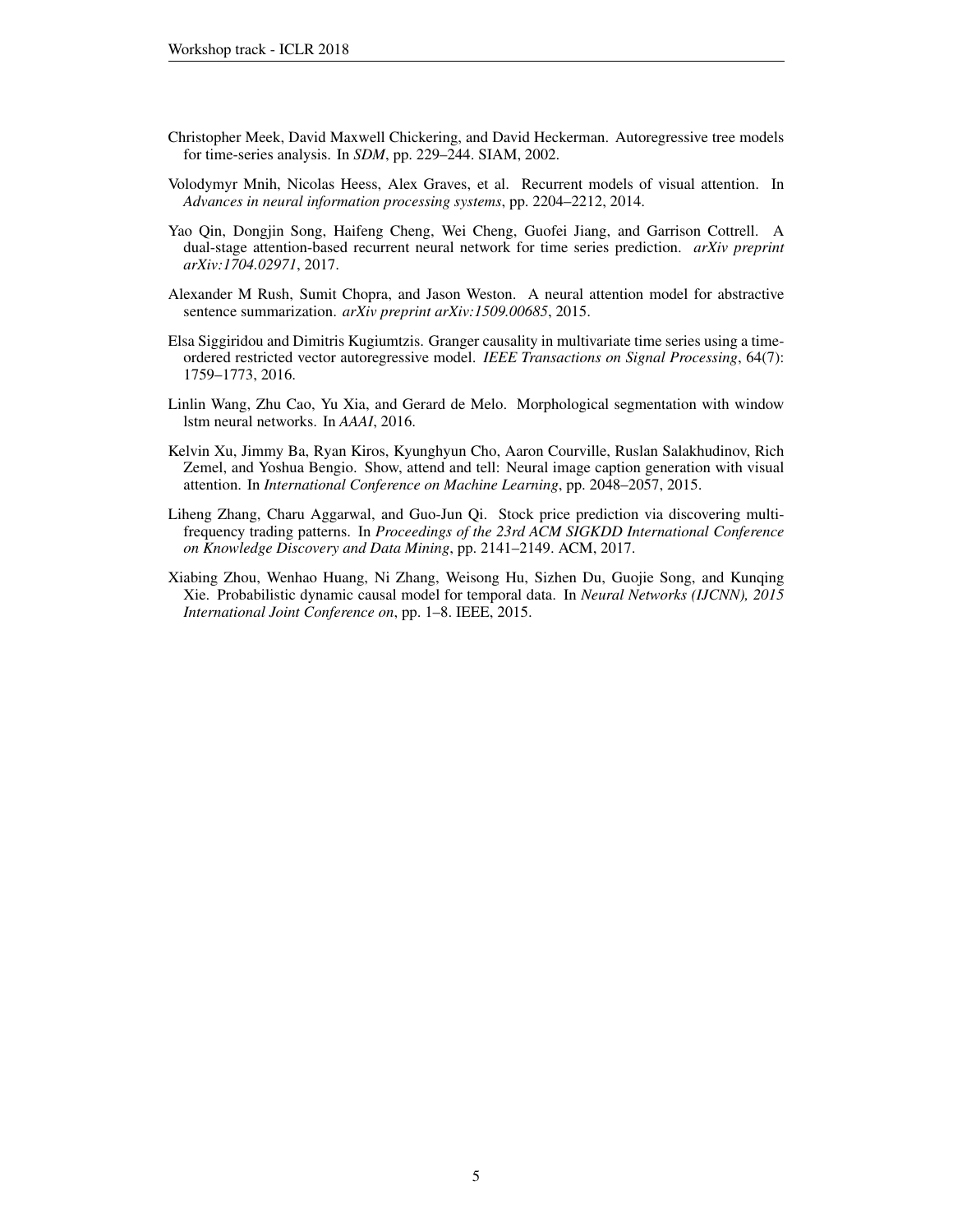# 5 APPENDIX

| Dataset | <b>RF</b>                                                                                                                           | <b>XGT</b> | DUAL                                                                                      | <b>RETAIN</b> | <b>MV-LSTM</b> |
|---------|-------------------------------------------------------------------------------------------------------------------------------------|------------|-------------------------------------------------------------------------------------------|---------------|----------------|
| PM2.5   |                                                                                                                                     |            | $0.433 \pm 0.011 + 0.302 \pm 0.012 + 0.248 \pm 0.003 + 0.943 \pm 0.018 + 0.227 \pm 0.002$ |               |                |
|         | ENERGY $\mid$ 0.404 $\pm$ 0.021 $\mid$ 0.310 $\pm$ 0.023 $\mid$ 0.249 $\pm$ 0.006 $\mid$ 0.507 $\pm$ 0.016 $\mid$ 0.256 $\pm$ 0.006 |            |                                                                                           |               |                |

Table 2: Test errors (MAE)



Figure 2: Top four variables ranked by empirical mean of attention values in MV-LSTM on EN-ERGY dataset. Variable name with the color background indicate that the variable is identified by Granger-causality test as well. Only variable parents room temp. and living room temp. are identified by Granger-causality test in this dataset.



Figure 3: Top four variables ranked by empirical mean of attention values in DUAL on PM2.5 dataset. Variable name with the color background indicate that the variable is identified by Grangercausality test as well.